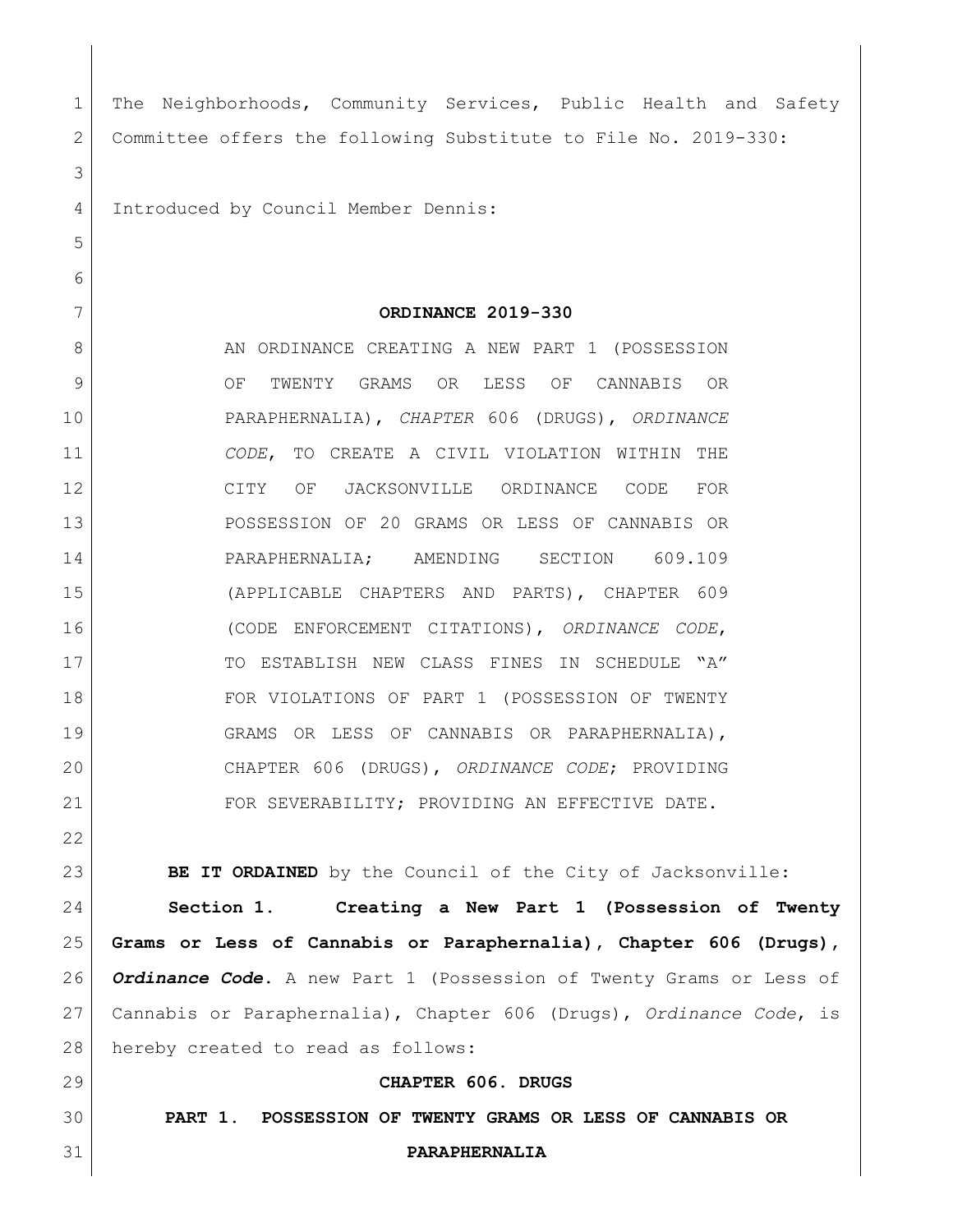**Sec. 606.101. - Applicability.** This part shall be applicable 2 | within the City of Jacksonville. Nothing herein provided is intended to create a civil citation for the legal possession of cannabis (marijuana) for the medical use as defined and permitted by Section 29 of the Florida Constitution or as otherwise permitted by Florida law.

## **Sec. 606.102. - Definitions.**

8 As used in this part, unless some other meaning is plainly intended:

 *Cannabis* means all parts of any plant of the genus *Cannabis,* whether growing or not; the seeds thereof; the resin extracted from any part of the plant; and every compound, manufacture, salt, derivative, mixture, or preparation of the plant or its seeds or resin. This term does not include: "low-THC cannabis," as defined in Section 381.986, *Florida Statutes*, if manufactured, possessed, sold, purchased, delivered, distributed, or dispensed, in conformance with Section 381.986, *Florida Statutes*; "hemp" as defined in Section 581.217, Florida Statutes, or "industrial hemp" as defined in Section 1004.4473, *Florida Statutes*.

 *Law Enforcement Officer* means a member of the Jacksonville 21 Sheriff's Office (JSO).

 *Paraphernalia* means any object used, intended for use, or designed for use, in ingesting, inhaling, smoking, or otherwise 24 introducing cannabis into the human body.

## **Sec.606.103. – Violations.**

- (a) Any person, 18 years old or older, who possesses 20 grams or less of cannabis as defined herein except as otherwise authorized by law commits a violation of this Part.
- (b) Any person, 18 years old or older, who possesses paraphernalia as defined herein except as otherwise authorized by law commits a violation of this Part.

 $-2 -$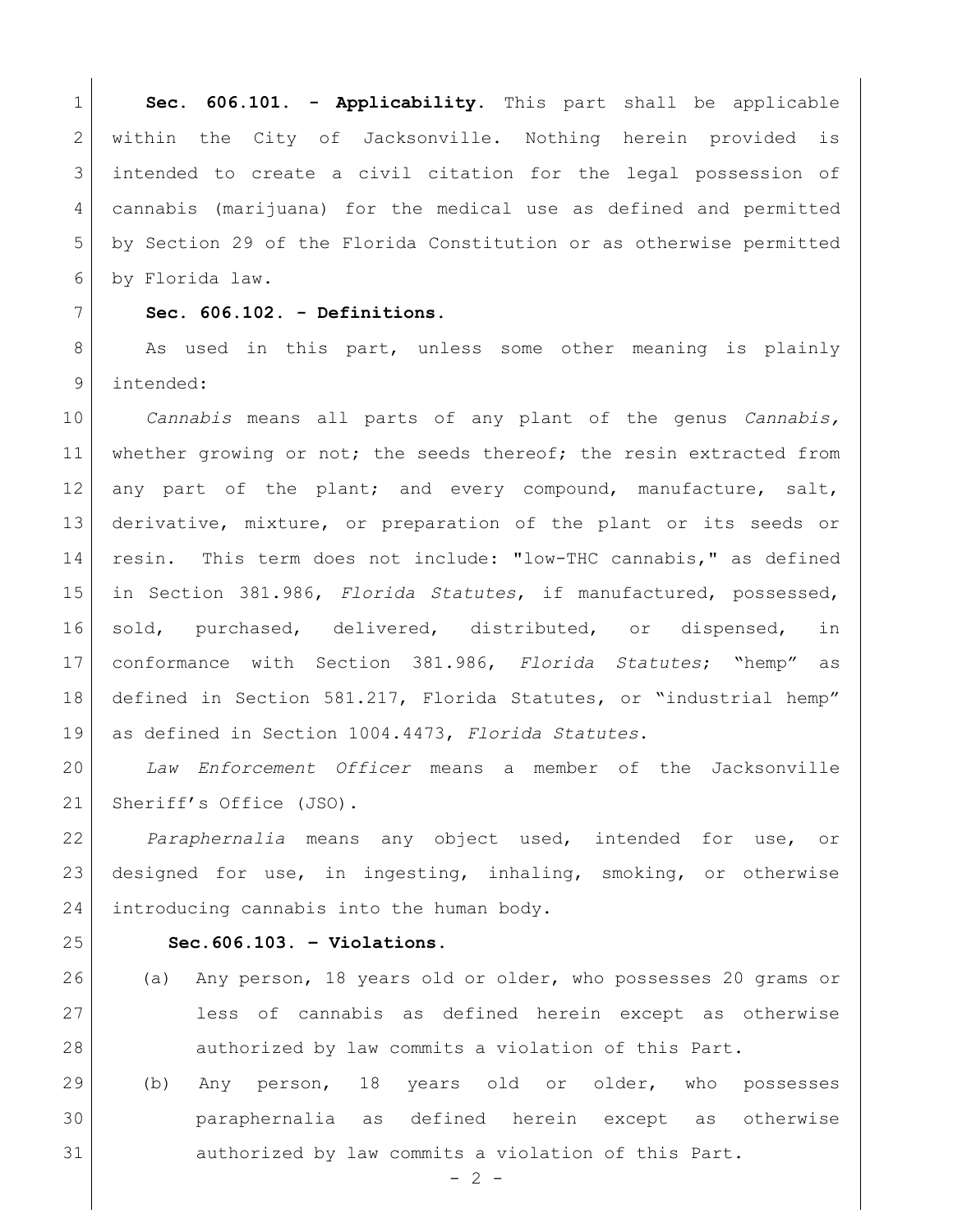(c) For purposes of this section, a person charged with possession of cannabis under subsection (a) may not be charged with possession of paraphernalia under subsection 4 (b) arising out of the same incident.

## **Sec. 606.104. – Enforcement and Penalties.**

- 6 (a) This Part is authorized by Chapter 162, Florida Statutes, 7 and, other than as stated herein, is subject to the 8 requirements of Chapter 609, Ordinance Code.
- (b) Any law enforcement officer within the City of Jacksonville shall have the discretion to issue a civil citation for a violation of this Part, in lieu of arrest for misdemeanor marijuana possession, if the law enforcement officer has reasonable cause to believe that the person violated this Part.
- (c) Civil citations shall be issued utilizing the process established in Chapter 609, Ordinance Code. A person who is issued a civil citation pursuant to this Part shall be 18 assessed a civil penalty as follows:
	-
- (i) First violation- Class A Offense
- (ii) Second violation- Class B Offense
- (iii)Third violation- Class C Offense
- (d) Violation of this Part is deemed to be an irreparable or irreversible violation.
- (e) No citation shall be issued for a violation of this Part if the recipient, in connection with a previous citation issued under this Part, has failed to pay the required penalty or challenge the previously issued citation in county court pursuant to Chapter 609, *Ordinance Code*.
- (g) No person may receive more than three civil citations pursuant to this Part.

**Sec. 606.105. – Fine Revenue.**

- 3 -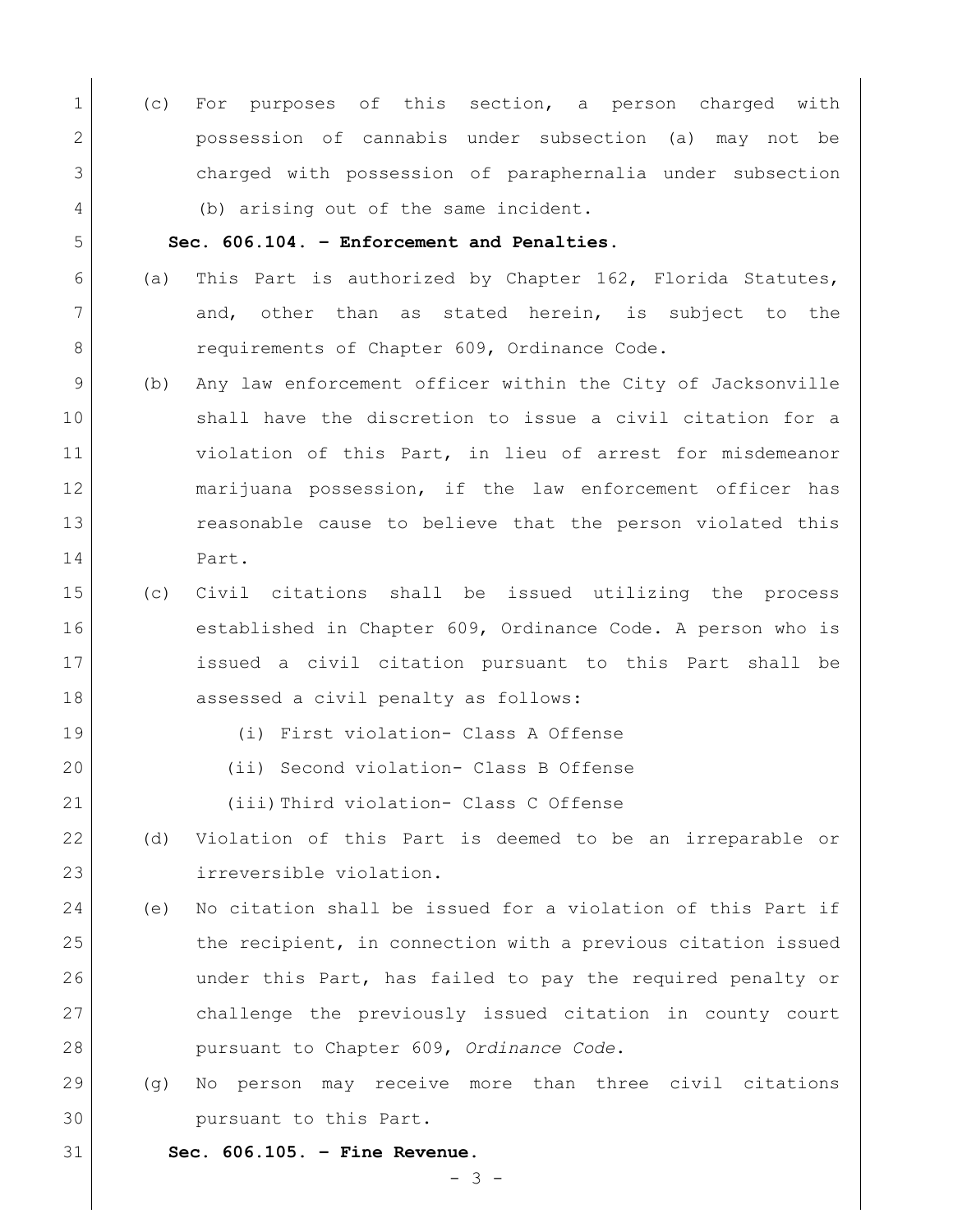1 Upon receipt of revenue from the payment of the civil fines herein imposed, the proceeds from the civil fines shall be deposited into the Duval County Alcohol and Other Drug Abuse Trust Fund as described in Section 111.230, *Ordinance Code*, to be used to support and enhance substance abuse services for Duval County residents. **Section 2. Amending Section 609.109 (Applicable Chapters** 

 **and Parts),** *Ordinance Code*. Section 609.109 (Applicable Chapters and Parts), Chapter 609 (Code Enforcement Citations), *Ordinance Code*, is hereby amended to read as follows:

**CHAPTER 609. CODE ENFORCEMENT CITATIONS.**

**\* \* \***

**Sec. 609.109**. **Applicable Chapters and Parts**.

14 The following provisions of the Ordinance Code are subject to enforcement by citation. Where a Chapter or a Part of a Chapter of the Code is referenced, then all Sections within that Chapter or 17 | Part are subject to enforcement by citation.

18 SCHEDULE "A" 19 CODE CODE DESCRIPTION CLASS \*\* PROVISION\* **\* \* \*** 22 Chapter 606 Drugs Chapter 606 Drugs Chapter A, B & C

**\* \* \***

 **Section 3. Severability.** The provisions of this Ordinance, including sections and subsections within the Ordinance, are intended to be severable and if any provision is declared invalid or unenforceable by a court of competent jurisdiction, such provision shall be severed and the remainder shall continue in full force and effect the Ordinance being deemed amended to the least degree legally permissible.

 $- 4 -$